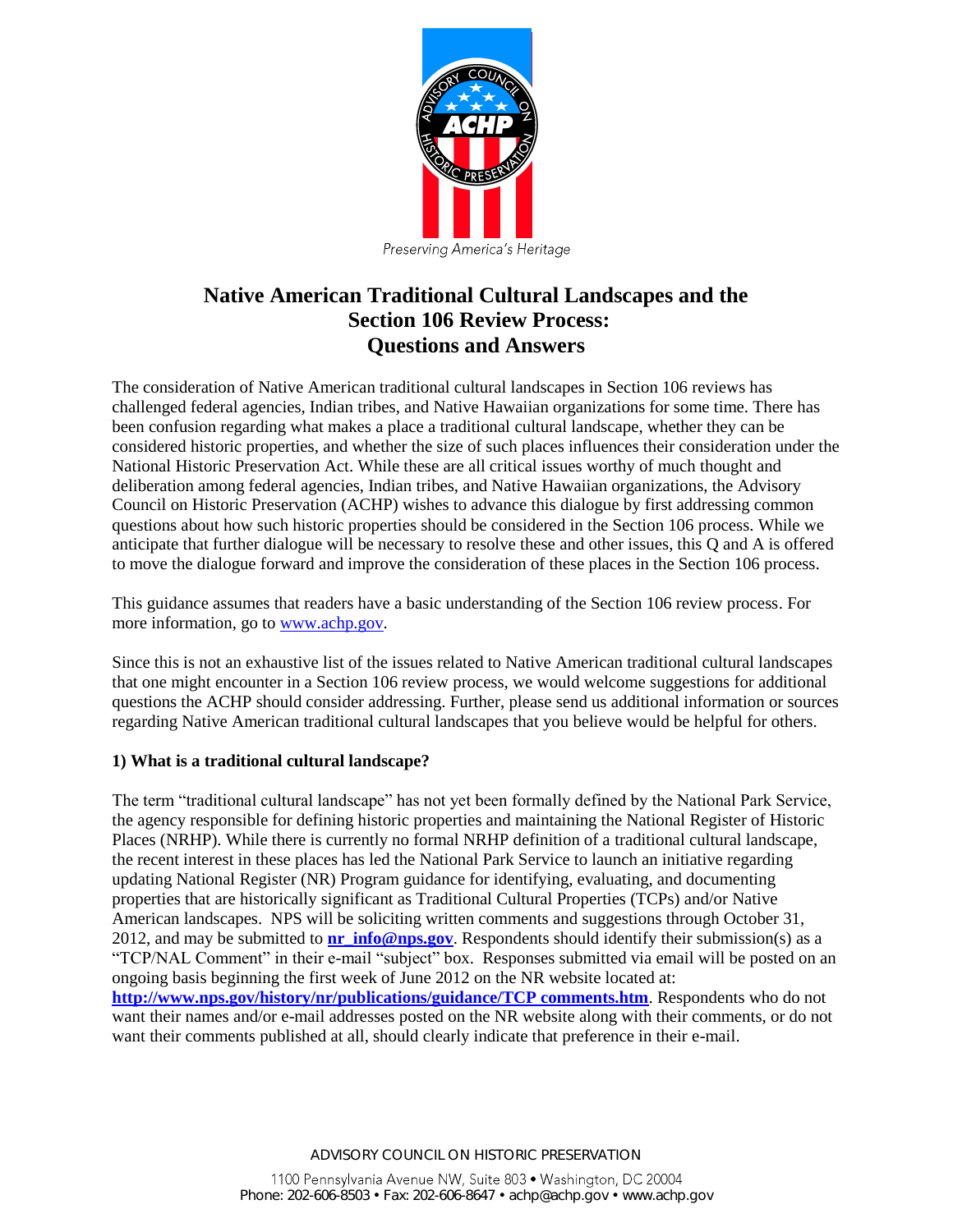#### **2) Can traditional cultural landscapes be considered historic properties under Section 106 of the National Historic Preservation Act?**

Traditional cultural landscapes are considered by the NRHP to be a type of significance rather than a property type. Property types are limited to those specified in the NHPA and the NRHP regulations and include districts, buildings, structures, sites, and objects. Traditional cultural landscapes can and often do embrace one or more of these property types. It is important to note that the size of such properties or the potential challenges in the management of them should not be considerations in the evaluation of their significance. Any questions regarding eligibility for listing in the National Register of Historic Places should be referred to the National Register of Historic Places. Information about the National Register can be found at [www.nps.gov/nr.](http://www.nps.gov/nr) See question 8 for additional resources.

#### **3) How are traditional cultural landscapes identified in the Section 106 review process?**

Traditional cultural landscapes, because they are often a property type such as a district or site, are identified in the same manner in the Section 106 process as other types of historic properties of religious and cultural significance to Indian tribes or Native Hawaiian organizations. The regulations at 36 CFR Section 800.4 outline several steps a federal agency must take to identify historic properties. In summary, to determine the scope of identification efforts, a federal agency, in consultation with the State Historic Preservation Officers (SHPO)/Tribal Historic Preservation Officer (THPO), must:

- 1. Determine and document the area of potential effect for its undertaking;
- 2. Review existing information; and,
- 3. Seek information from consulting parties including Indian tribes or Native Hawaiian organizations.

Based on the information gathered through these efforts, the federal agency, in consultation with the SHPO and any Indian tribe or Native Hawaiian organization that attaches religious and cultural significance to historic properties that may be affected by the undertaking, develops and implements a strategy to identify historic properties within the area of potential effects. Identification efforts may include background research, oral history interviews, scientific analysis, and field investigations.

A federal agency's consultation with Indian tribes or Native Hawaiian organizations is intended to ensure historic properties that may be of religious and cultural significance to them are both identified and appropriately considered in the Section 106 review process. In fact, the Section 106 regulations at Section 800.4(c)(1) require federal agencies to acknowledge the special expertise of Indian tribes and Native Hawaiian organizations in assessing the eligibility of historic properties that may be of religious and cultural significance to them.

#### **4) Why is it important for federal agencies to consult with Indian tribes or Native Hawaiian organizations regarding traditional cultural landscapes?**

Many assume that archaeologists can identify, through archaeological surveys, those properties that are of significance to Indian tribes or Native Hawaiian organizations. However, unless an archaeologist has been specifically authorized or permitted by an Indian tribe or Native Hawaiian organization to speak on its behalf, or has been determined by that entity to be qualified to conduct such surveys, it should not be assumed that the archaeologist possesses the appropriate expertise to determine what properties are or are not of religious and cultural significance to an Indian tribe or Native Hawaiian organization. The appropriate individual to make such a determination is the representative designated by the tribe or Native Hawaiian organization for this purpose. Efforts to identify these types of properties may include site visits and interviews with tribal elders or cultural experts.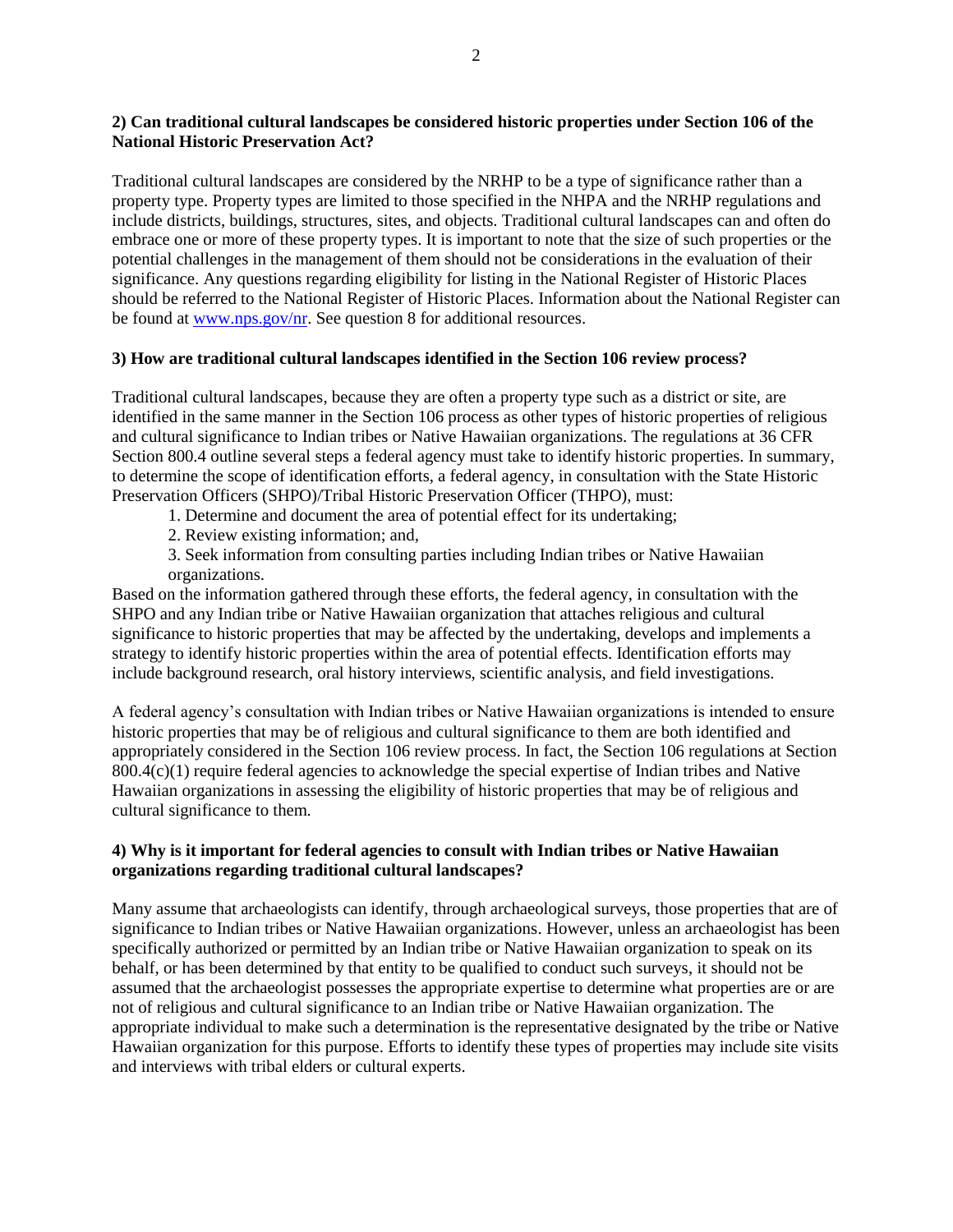Additionally, unless such traditional cultural landscapes have already been publicly identified, frequently the only entities aware of these landscapes are either an Indian tribe or a Native Hawaiian organization. Since such places are often comprised of related locations across some distance and for which the connections may not be obvious to those outside of the culture that holds them significant, it stands to reason that the most appropriate entity to inform such identifications and evaluations are either Indian tribes or Native Hawaiian organizations.

## **5) How can issues of confidentiality be addressed when traditional cultural landscapes may be affected by an undertaking?**

Many Indian tribes or Native Hawaiian organizations have belief systems that require the location and even the existence of properties of traditional religious and cultural significance, including traditional cultural landscapes, not be divulged. Therefore, it is vital that the federal agency work with tribes or Native Hawaiian organizations to identify sensitive locations while respecting desires to withhold specific information about such sites. The Section 106 regulations at 36 CFR Section 800.4(b)(1) state, in part, that "[t]he agency official shall take into account any confidentiality concerns raised by Indian tribes or Native Hawaiian organizations during the identification process."

The NHPA and the Section 106 regulations also provide a vehicle for protecting information that an Indian tribe or Native Hawaiian organization has disclosed for the purpose of identification and evaluation of historic properties in the Section 106 process. Section 304 of the NHPA (16 U.S.C. 470w- $3(a)$ ) and the regulations at 36 CFR Section  $800.11(c)(1)$  provide that the head of an agency, after consultation with the Secretary of the Interior, "shall withhold from disclosure to the public" information about the location, character, or ownership of a historic property when the agency head determines that the disclosure of such information may cause a significant invasion of privacy; risk harm to the historic property; or, impede the use of a traditional religious site by practitioners. After such a determination, the Secretary of the Interior, in consultation with the relevant agency, will determine who, if anyone, may have access to the information for purposes of the NHPA. When the information in question has been developed in the course of an agency's compliance with Section 106, the Secretary shall consult with the ACHP in reaching determinations on the withholding and release of information.

One important caveat: the Section 304 confidentiality provisions only apply to properties that are listed or eligible for listing in the NRHP. Thus, it is possible that information disclosed prior to an eligibility determination may not be protected. Therefore, the ACHP suggests that agencies and Indian tribes or Native Hawaiian organizations contact NR staff for guidance regarding the amount of information and detail needed to make a determination of eligibility when such information may be at risk of disclosure. It may be possible for a tribe or Native Hawaiian organization to share just enough information for the agency to identify the existence of a site and make a determination of eligibility without compromising the site or the beliefs associated with it. Such information might include general aspects of the historic property's attributes, i.e., that an important yearly ceremony takes place in a certain general location, that quiet is required in the area, that visual impacts will impede the ability to properly perform a required ritual, or that important ceremonial harvesting activities must occur at a particular place, time, or under certain conditions, as well as basic information about the relationship of the property to the project area. However, if there are questions about the adequacy of such information in making determinations of eligibility, the NR staff should be consulted.

Issues of confidentiality and sensitivity of information require flexibility and cooperation among the consulting parties. There may be situations where a tribe or Native Hawaiian organization is only willing to share information with the federal agency and not with the other non-federal consulting parties. This can challenge the traditional Section 106 process where the federal agency also consults with the SHPO to